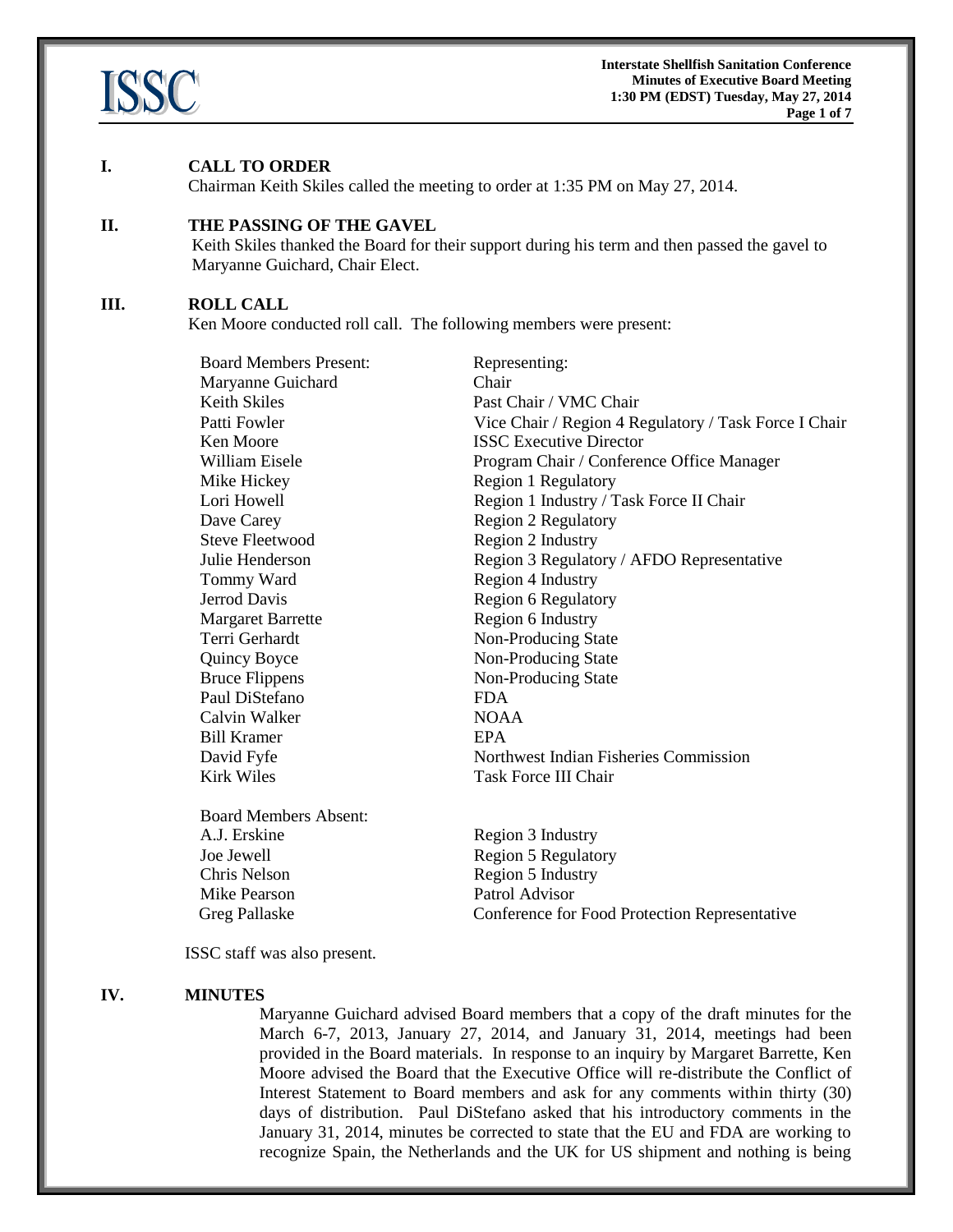

shipped at this time. Following comments on editorial corrections which will be made by the Executive Office, a motion (Lori Howell) was made that the minutes be approved. A second (Bruce Flippens) was made and the motion carried with a voice vote by the Board.

# **V. INTRODUCTORY COMMENTS**

# **A. ISSC EXECUTIVE BOARD CHAIRPERSON**

Maryanne Guichard said she is honored to be the new Chair and expressed her appreciation to Keith Skiles for his service as Chairman.

# **B. FDA**

Paul DiStefano provided the following information to the Board:

1. Thanked Keith Skiles for his service as Chairman;

- 2. Bill Watkins will be retiring this year; and
- 3. The China ban on west coast product has been lifted.

# **C. NOAA**

Calvin Walker provided the following updates to the Board:

- 1. Geoff Scott (Charleston Lab) will be leaving NOAA on June 1st to assume Chairmanship of the Department of Environmental Health Sciences at the University of SC in Columbia;
- 2. The suspension of receiving geoduck in China had been lifted; and
- 3. NOAA will be providing support for Vibrio research and forecasting models at the Seattle Research Center.

# **D. EPA**

Bill Kramer did not have any additional comments since the last Board meeting.

# **V. PROGRAM CHAIRMAN'S REPORT**

# **A. 2015 Meeting**

Bill Eisele reported that the 2015 Biennial Meeting would be held in a non-producing State. He said Cleveland or Cincinnati, Ohio; Nashville or Memphis, Tennessee; and Salt Lake City, Utah would be considered. He will provide a follow-up at the October 2014 Board meeting.

# **B. Executive Board Meeting Schedule**

Bill Eisele reported that the next Executive Board meeting would be held either October 6 & 7 or October 14 & 15 in Atlanta or Charlotte. Ken Moore asked Board members to send an email to the ISSC Executive Office stating their preference.

# **VI. EXECUTIVE COMMITTEE REPORT**

# **A. Executive Committee**

Ken Moore updated the Board on the following items:

- 1. Our FDA Cooperative Agreement will end August 31<sup>st</sup>. FDA has advised that our 2015 funding should be available September  $1<sup>st</sup>$ .
- 2. The FDA Small Conference Grant will be closed out as soon as the remaining paperwork is received for the final two travel expense reimbursements.
- 3. The 2014 draft budget was shared with the Board in San Antonio but due to time constraints approval was carried over to this meeting. Minor adjustments have been made to accommodate the permanent status of Cathy Mantooth. A motion (Lori Howell) was made and seconded (Mike Hickey) to approve the budget as submitted. The motion passed with a voice vote by the Board.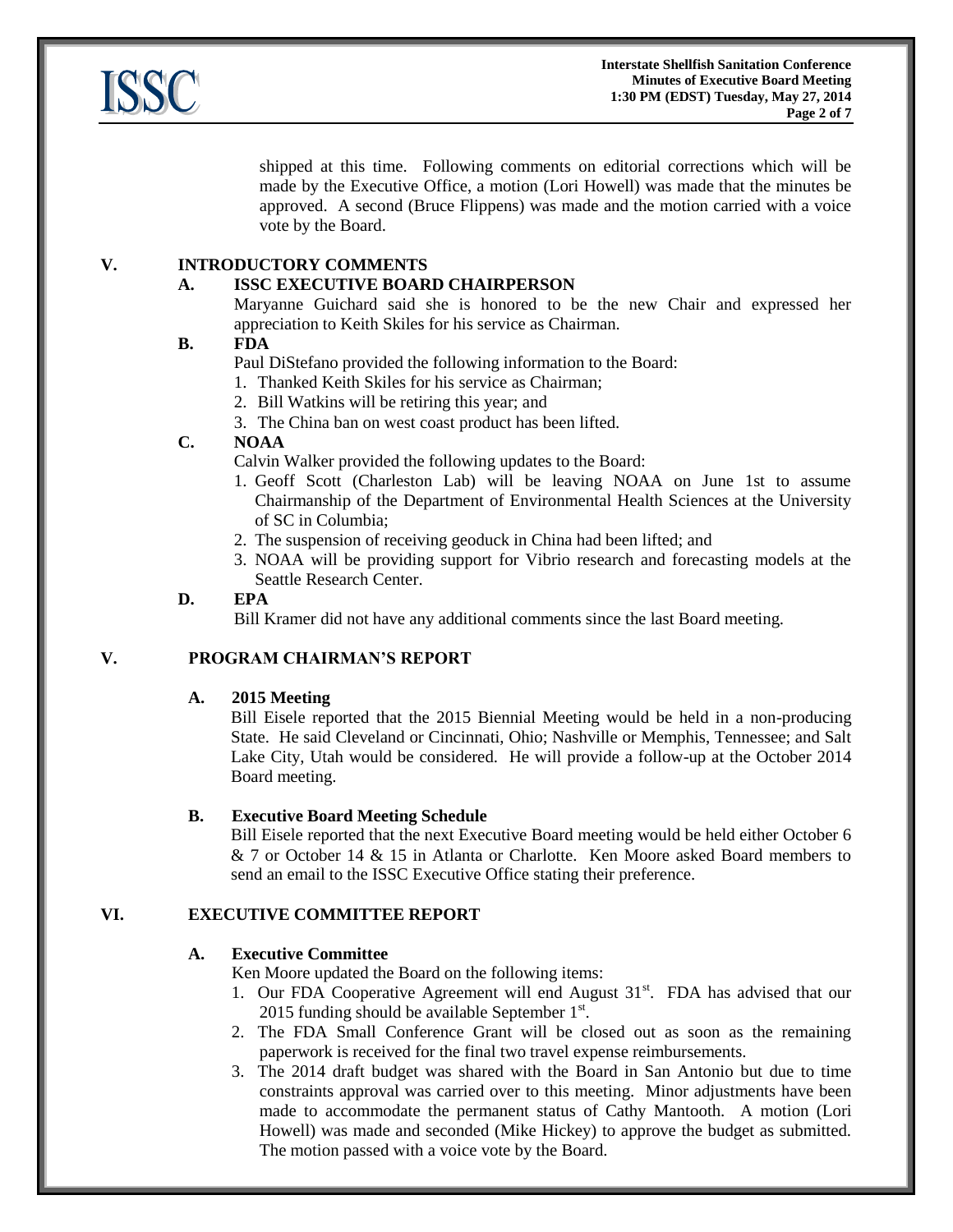

### **VII. OLD BUSINESS**

**NOTE:** Paul DiStefano asked for an update on the status of posting the State Vibrio Plans on the ISSC website. Ken Moore will check on this and report back to the Board.

### **A. 2013 Work Plan Evaluation**

### **B. 2014 Work Plan Approval**

Maryanne Guichard asked Board members to provide any comments on the 2013 Work Plan Evaluation and/or the 2014 Work Plan Draft to the Executive Office within the next (30) days.

### **C.** *V.v.* **Illness Review Committee Database**

Ken Moore reported that the Committee had held a conference call and discussed the development of a database. He said there have been discussions with FDA on who will assume responsibility for the data base when Marc Glatzer retires. Ken said it has not been determined what type of database is needed to be able to look at fields and sort the data. Lori Howell said the Committee is moving forward and there are no current cases that need review.

### **D. Harvester and Dealer Training Programs**

### **E. MSC Informational Meeting**

Ken Moore informed Board members that the Executive Office has received notification of contract approval from NoreCORE for the award of monies which included funding for the harvester and dealer training programs and the MSC Informational Meeting.

Ken also reported that the MSC Oversight Committee had a conference call on Thursday to discuss the MSC Informational Meeting. He said that FDA will be providing travel expense support to the meeting attendees and NoreCORE will be providing funding for other activities and reviewing data. Ken said Geoff Scott is now with the University of SC School of Public Health and has offered the services of a graduate student to help with the MSC data call, project activities and project review.

### **F. FDA State Evaluations**

Julie Henderson asked for a follow-up on the status of a report from FDA which was requested at the January 31, 2014, Board meeting. The request was that FDA report their compliance schedule and whether or not the frequency of that schedule is being met by FDA. Ken Moore said a report had been received from FDA and due to time limits this item was not on the agenda for today's conference call meeting. Paul DiStefano asked that Julie furnish written clarification of this request.

# **VIII. NEW BUSINESS**

### **A. FDA Response to 2013 Summary of Actions**

Ken Moore said that items needing Board action had been identified and reported the following:

1. Proposal 13-200 Reducing the risk of Vibrio illnesses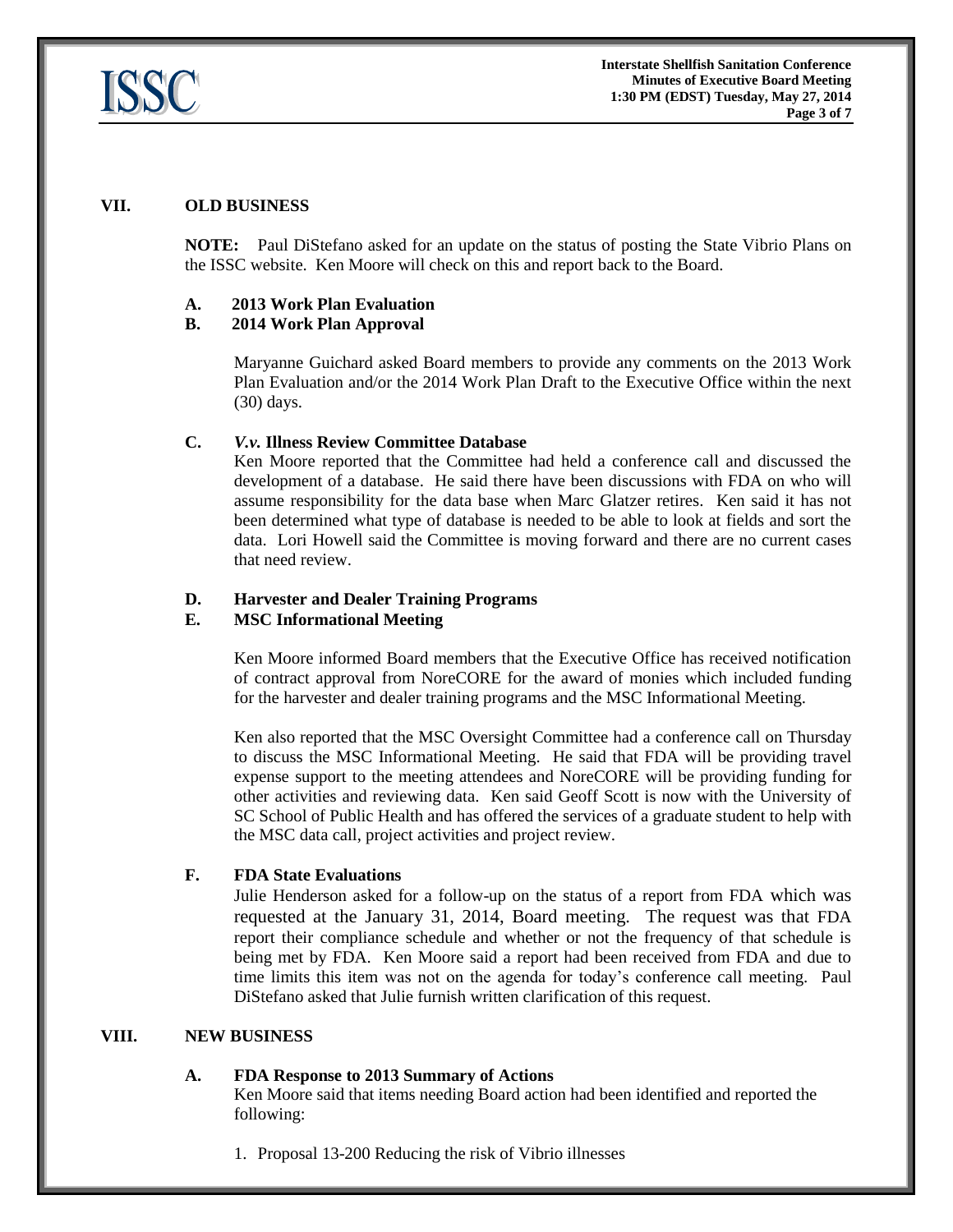

FDA concurred with ISSC referral of Proposal 13-200 to Committee. As appropriate, FDA will provide support to the Committee via participation of Agency *Vibrio* research and risk assessment experts to assist in addressing Committee charges as set forth in Proposal 13-200. The Agency will look to the Conference to advance recommendations made by the Committee for purposes of implementing appropriate controls to reduce the *Vibrio* risk. Results of ISSC actions in response to Proposal 13-204 will be integral to answering key questions associated with the Committee's charges.

2. Proposal 13-202 Requirements for Outbreaks of Shellfish Related Illnesses

- A national conference call was held to discuss Vibrio illness reporting.
- ISSC and FDA will coordinate and prepare for a national conference call with State Shellfish Control Authorities to talk about 2014 implementation of 13-202.

Proposal 13-202 was adopted without a specific implementation date. Given its significance and intended public health benefits, FDA recommends Conference action to establish immediate implementation.

- Recommended establishing an official implementation date of June 1, 2014. A motion was made and seconded that the Board approve the implementation date of June 1, 2014. The motion carried with a voice vote by the Board.
- Recommended remaining issues are included in VMC charge for discussion.
	- Attribution of cases to a state and harvest area:
		- How will multi-source illnesses be handled?
		- What are the public health rationale and criteria for case exclusion?

1/100,000 risk per serving:

 - What is the process/criteria for determining risk/serving and compliance?

How can retrospective annual risk/serving determinations be used to evaluate performance of state V.p. control plans?

- Illness reporting:
- Timeliness of reporting to state shellfish authorities
- Engaging state epidemiologists and local health agencies to improve reporting of State notification of illnesses to ISSC and FDA

Performance criteria for evaluating state compliance

A motion to adopt this recommendation was made and seconded. The motion carried with a voice vote by the Board.

- 3. Proposal 13-203 Annual Assessment of Shellfish Production & Utilization Although not required by Proposal 13-203 as adopted, reporting landings by product category (half shell, post-harvest processing, shucked, etc.) would enable greater refinement to risk per serving calculations associated with shellfish intended for the half shell market.
	- Recommended the Executive Office communicate with States asking, when available, to provide this information. A motion was made and seconded to approve the recommendation. The motion carried with a voice vote by the Board.
- 4. Proposal 13-204 Vibrio Control Plans

FDA has secured initial funds in the amount of \$75,000 for the ISSC to begin implementation of Proposal 13-204. These funds will serve to assist States with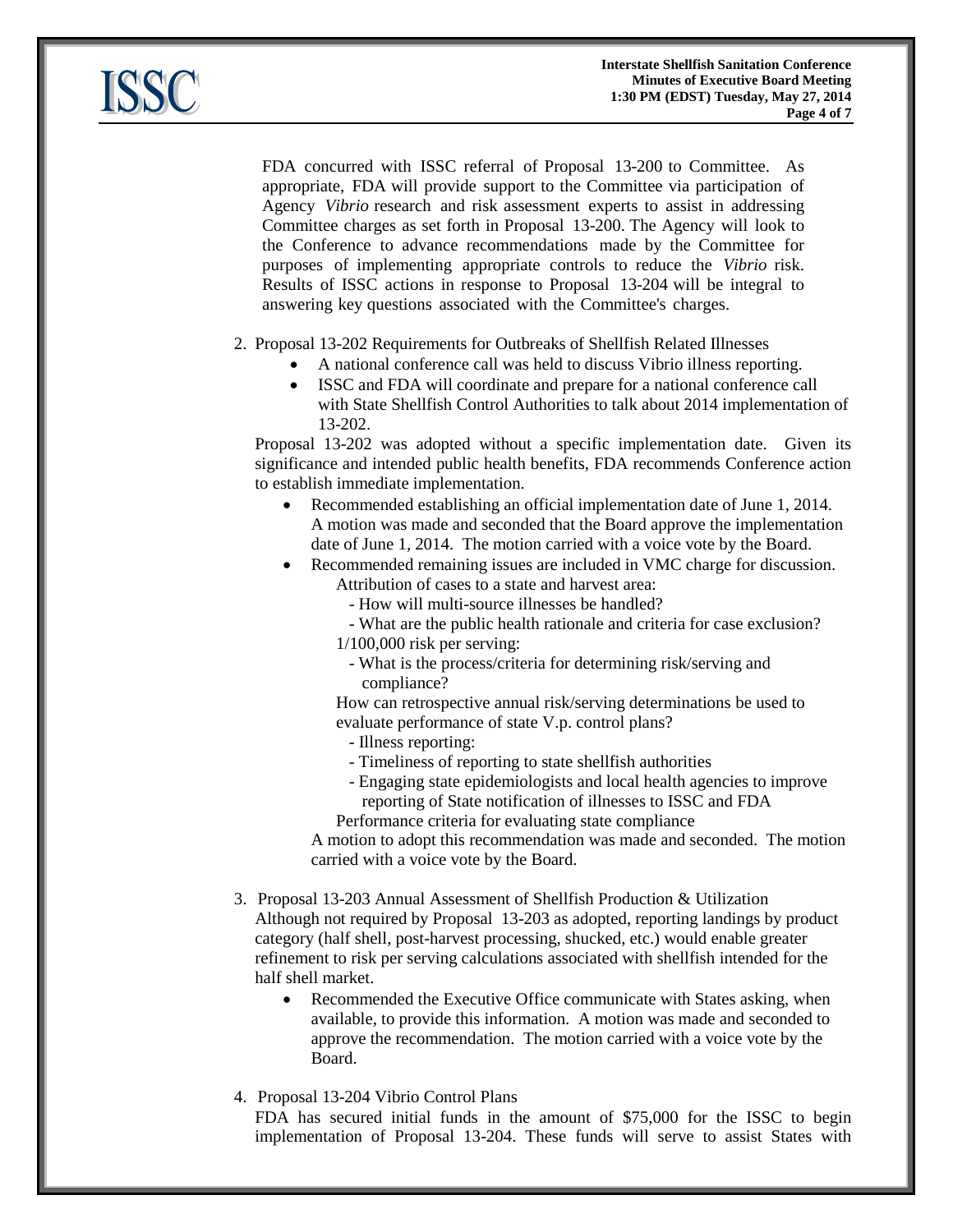

studies that support the intent of the substitute proposal. FDA is also looking at ways to provide resources and expertise from its Gulf Coast Seafood Laboratory to assist States with additional studies.

- Recommended appointing a committee to identify the type of studies that support the intent of 13-204 and the criteria for that should be used by ISSC in awarding funding. A motion was made and seconded to approve the recommendation. The motion carried with a voice vote by the Board.
- 5. Proposal 13-205 V.v. Control Plan Evaluations

FDA continues to encourage States required to implement a *V.p.* or *V.v.* Control Plan to develop analytical capability and capacity to monitor total and pathogenic Vibrio levels. States are further encouraged to link Vibrio levels to corresponding environmental data, including air temperature, water temperature and salinity.

- No Recommendation for action by the Board.
- 6. Proposal 13-206 Analytical Capability & Capacity for Vibrio Testing
	- Most shellfish producing States experience environmental conditions within their shellfish growing areas at certain times that present a greater Vibrio risk. Development of the analytical capability and capacity to test for Vibrio within each state will greatly facilitate the characterization and control of this risk with regard to season, location, environmental conditions and industry practices. While Proposal 13- 206 was not adopted by the Conference, FDA continues to encourage States required to implement a V.p. or V.v. Control Plan to develop analytical capability and capacity to monitor total and pathogenic Vibrio levels. States are further encouraged to link Vibrio levels to corresponding environmental data, including air temperature, water temperature and salinity. This will help establish baseline data that can be used to assess the effectiveness of Vibrio Control Plans and to make Vibrio management and control decisions. FDA has assisted a number of States with enhancing their Vibrio analytical capability and capacity by providing guidance, training and performance assessment. It is the intent of the Agency to continue to make this assistance available to ISSC stakeholders.
		- Recommended the Executive Office communicate with States to encourage them to gather this data where they can. A motion was made and seconded to approve the recommendation. The motion carried with a voice vote by the Board.
- 7. Proposal 13-209 Re-submerging of Shellstock

FDA concurs with Conference action to refer Proposal 13-209 to committee. Proposal 13- 209 requires that a study be conducted to ensure that shellstock transplanted or resubmerged, for purposes of mitigating levels of naturally occurring pathogens, are allowed sufficient time to reduce levels to background. While the intended purpose of re-submerging is to reduce naturally occurring pathogens such as Vibrio spp. to preharvest levels, re-submerging also has the potential to greatly increase Vibrio levels, especially if shellstock purging is limited as a result of environmental conditions, handling practices, over-stacking, etc. If shellstock cannot effectively pump, Vibrio levels will remain the same or possibly increase, depending on water temperature. While re-submerging can effectively reduce Vibrio levels, as demonstrated by FDA-ISSC studies conducted in 2013, effective application needs to be scientifically demonstrated.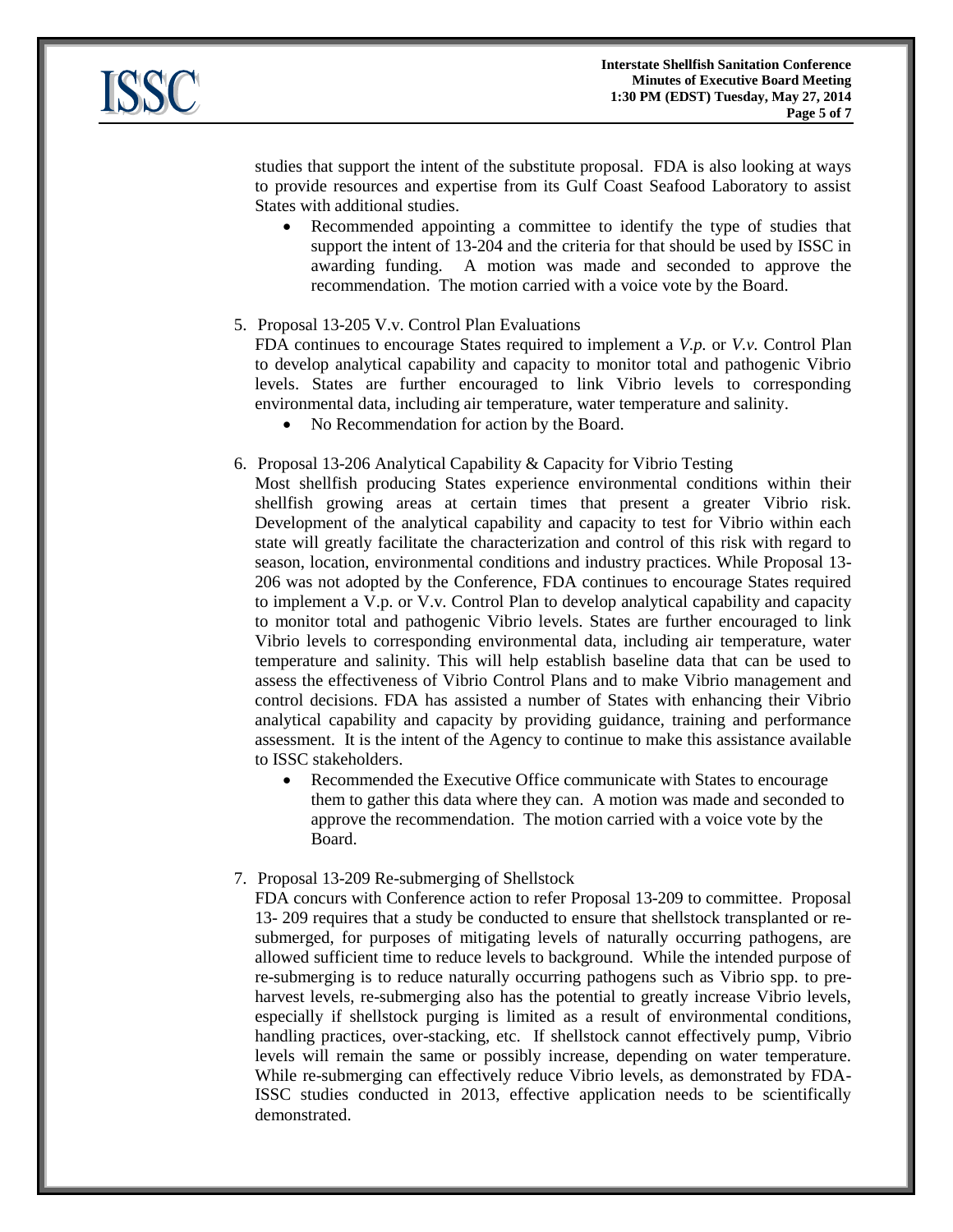

- Recommended Executive Office advise States this proposal was sent to Committee but ISSC suggests if a State is going to allow resubmerging that the State be careful to consider that the possibilities of resubmerging in certain ways will increase risk and ask States to give thought to this when permitting such activities. A motion was made and seconded to approve the recommendation. The motion carried with a voice vote by the Board.
- **B.** V.p. Illnesses Data Conference Call (April 23, 2014) Ken Moore reported ISSC and CDC held a national conference call to present data on Vibrio illness reporting. He said ISSC had received positive feedback from CDC.
- **C.** 2013 NSSP Guide for the Control of Molluscan Shellfish Ken Moore advised the Board that the process to update the Guide would begin since the Board has taken action on FDA's Response to the Summary of Actions.

### **D.** 2014-2015 Committee Charges and Rosters

Following a discussion a motion was made and seconded to approve the rosters and charges for the 2014-2015 committees listed below with the following changes:

- Add Communications Committee
- Add Lori Howell to the Shellfish Resubmerging Committee
- Change Angela Ruple to NOAA on the Growing Area Classification **Committee**
- 1. Aquaculture Facility Inspection
- 2. Biotoxin
- 3. Chemical Contamination

4. Education

- 5. Foreign Relations
- 6. Growing Area Classification
- 7. HACCP Review
- 8. Import Assessment
- 9. Laboratory Methods Review & Quality Assurance
- 10. MSC Committee
- 11. Model Ordinance Effectiveness
- 12. NSSP Evaluation Criteria
- 13. Pathogen Review
- 14. Patrol
- 15. Plant Standardization Advisory
- 16. Post-Harvesting Processing
- 17. Program Review
- 18. Proposal Review
- 19. Recall Guidance
- 20. Research Guidance
- 21. Resolutions
- 22. Shellfish Restoration
- 23. Time/Temperature
- 24. Traceability
- 25. Use of Press
- 26. Vibrio Management
- 27. V.v. Illness Review
- 28. Wet Storage Tagging